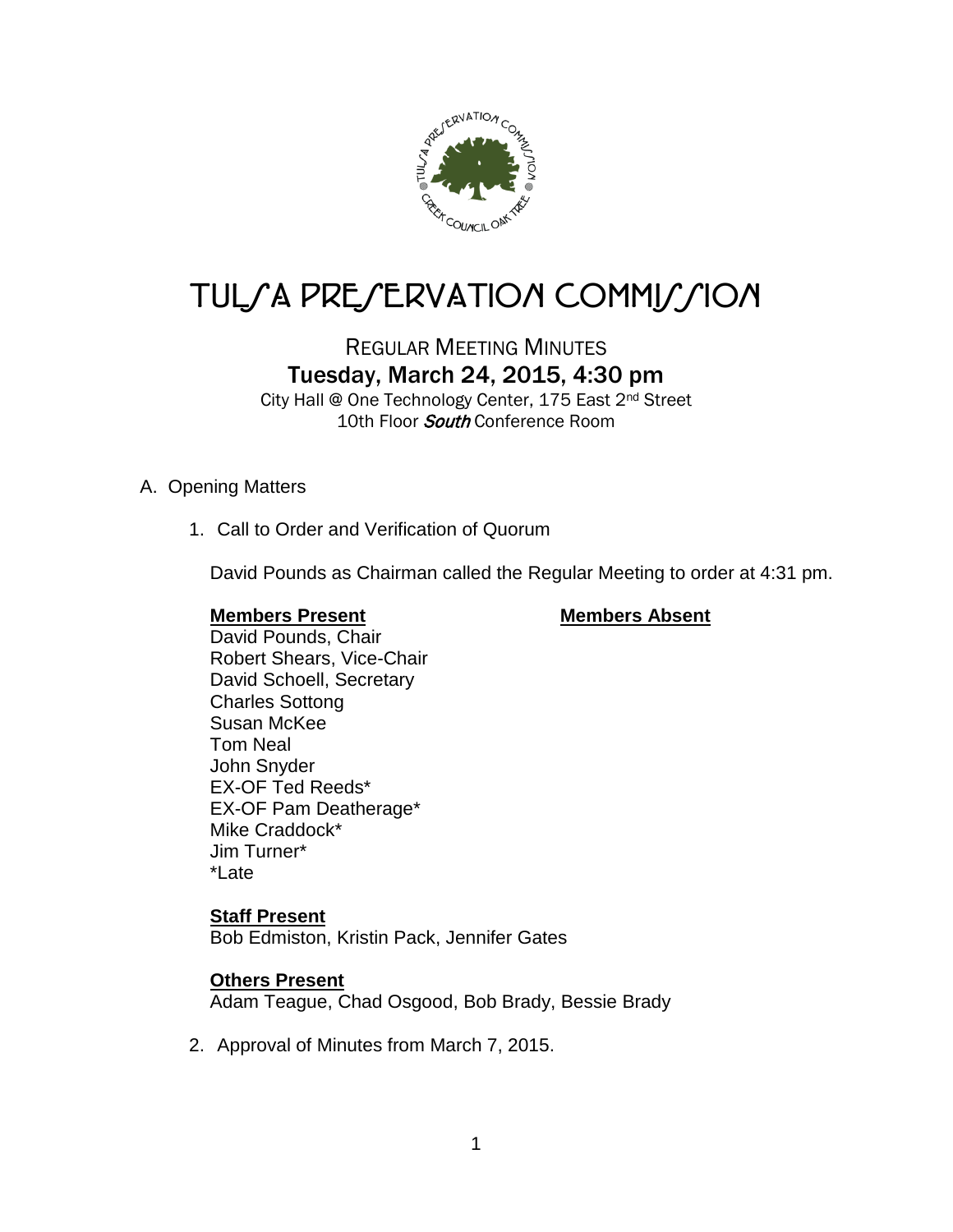Commissioner McKee made a motion to approve the request. Commissioner Schoell seconded the motion. The motion was approved unanimously.

## **Vote: Meeting Minutes March 7, 2015.**

#### **In Favor Opposed Abstaining Not Present**

- 1. Pounds Turner 2. Shears
- 3. Schoell
- 4. McKee
- 5. Neal
- 
- 6. Snyder
- 7. Sottong
	- 3. Approval of Minutes from March 12, 2015.

Commissioner McKee made a motion to approve the request. Commissioner Schoell seconded the motion. The motion was approved unanimously.

#### **Vote: Meeting Minutes March 12, 2015.**

| In Favor   | <b>Opposed</b> | <b>Abstaining</b> | <b>Not Present</b> |
|------------|----------------|-------------------|--------------------|
| 1. Pounds  |                |                   | Craddock           |
| 2. Shears  |                |                   | Turner             |
| 3. Schoell |                |                   |                    |
| 4. McKee   |                |                   |                    |
| 5. Neal    |                |                   |                    |

4. Disclosure of Conflicts of Interest No one reported a conflict of interest with the proposals on the agenda.

6. Snyder 7. Sottong

- B. Actionable Items
	- 1. **COA-15-04 / 1524 S. St. Louis Ave.** (Swan Lake)

Applicant: Adam Teague

*COA Subcommittee Review Date: March 24, 2015*

Request:

- 1. Removal of rear addition and rebuilt with a 12 foot extension of the addition according to plans submitted
- 2. Removal of French doors and side windows and replace with 2 wood windows on north elevation according to plans submitted
- 3. Removal of set of three windows on rear addition and replace with a transom window according to plans submitted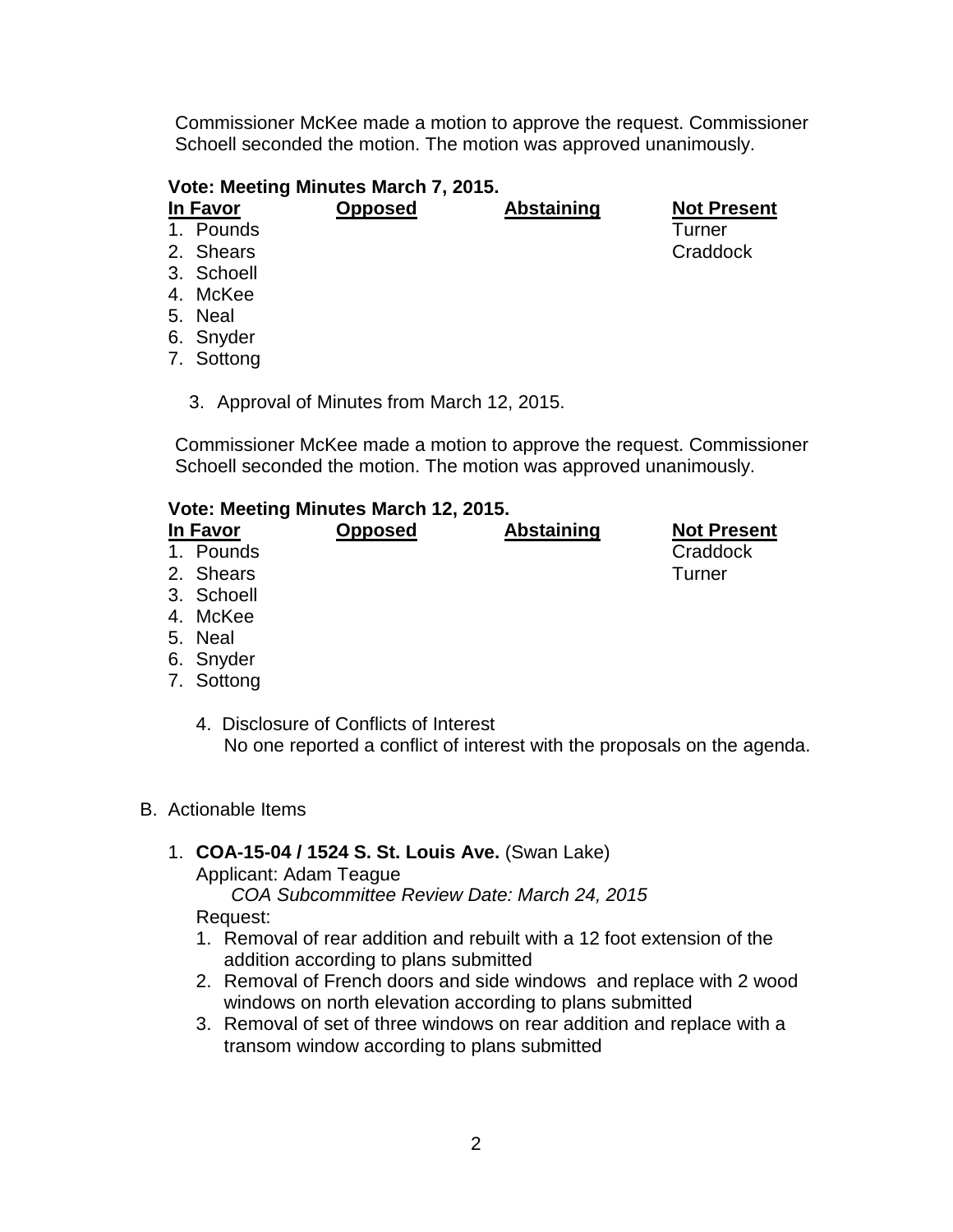Jennifer presented all requests to the Commission and the applicant was present at the meeting. Staff stated the applicant went before the COA Subcommittee Special Meeting earlier at 2:30 pm. Staff approved the repair of wood materials on the house, and there is a correction on the third request. The transom window is changed to a set of two, four-over-one windows.

Commissioner Neal presents the report from the COA Subcommittee. Commissioner Neal stated the COA Subcommittee voted unanimously on two items, and majority regarding the removal of the French doors. Staff stated the applicant will reuse any original material and the vinyl siding was removed.

Commissioner Neal made a motion to approve Requests 1-3. Commissioner Schoell seconded the motion. The motion was approved by majority. Guidelines cited: B.1.2, B.1.3, B.1.4, B.3.1, B.3.3, B.4.2, A.2.1, A.3.1, A.3.2, A.4.1, A.4.2, A.4.7.

#### **Vote: 1524 S. St. Louis Ave. (Swan Lake)**

- **In Favor Opposed Abstaining Not Present** 1. Pounds 2. Shears 3. Schoell 4. Neal 5. McKee 6. Snyder 7. Sottong
- 8. Turner

#### 2. **McBirney Mansion Easement – Review of Changes**

Applicant: Chad Osgood for Wendy and Gentner Drummond Request:

- 1. Place four cast iron gates at entrances according to plans submitted
- 2. Construct landscape patio with pergola and 1'6" garden wall according to plans submitted

Kristin presented the proposal of the property to the Commission and applicant's representative was present at the meeting. Staff noted the topography of the landscape will stay the same. The Commission discussed the application.

Commissioner Craddock made a motion to approve Requests 1-2. Commissioner Turner seconded the motion. The motion was approved unanimously. Documents cited: *Scenic, Open Space, and Architectural Façade Easement*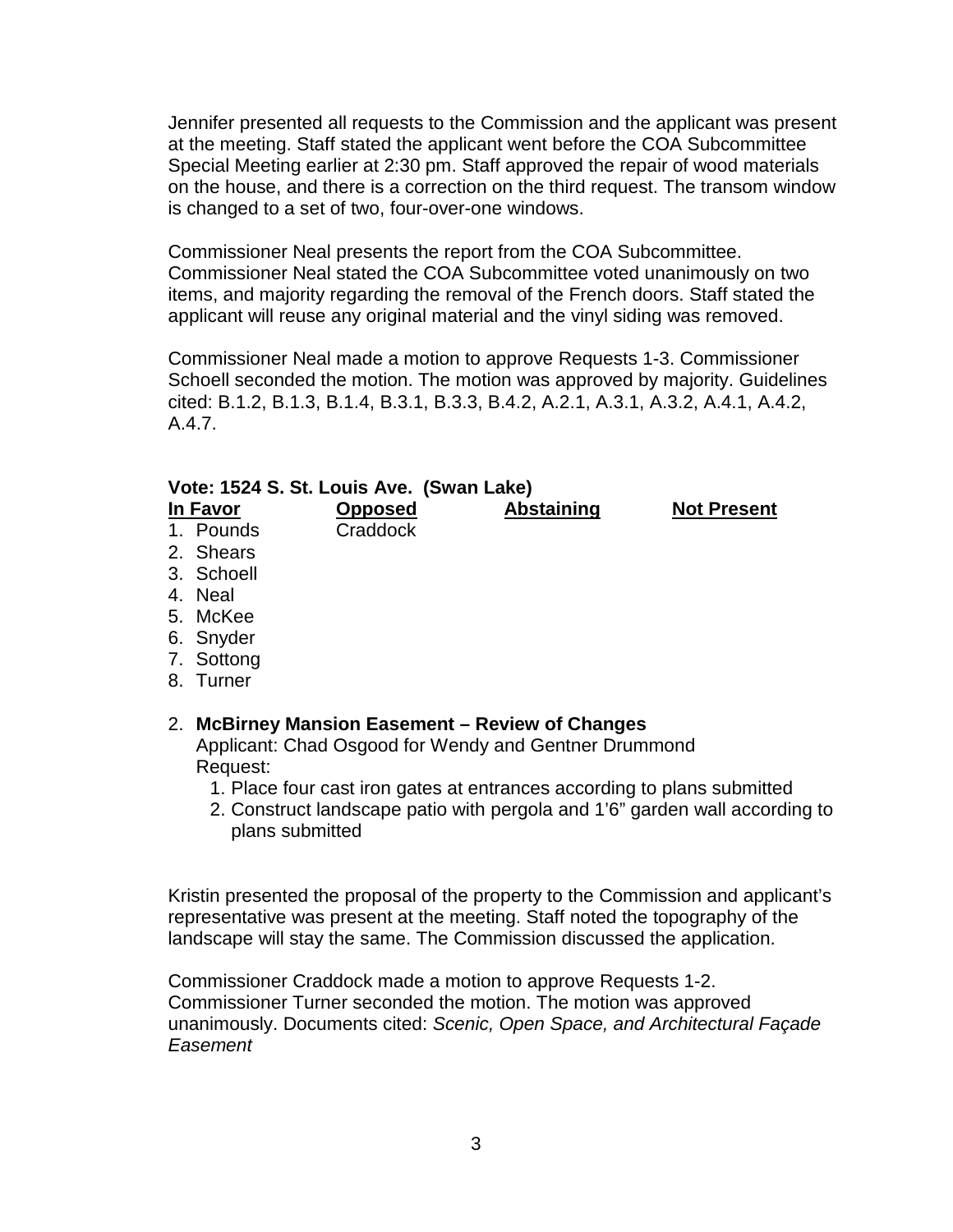#### **Vote: McBirney Mansion Easement – Review of Changes In Favor Opposed Abstaining Not Present**

1. Pounds

- 2. Shears
- 3. Schoell
- 4. Craddock
- 5. Neal
- 6. McKee
- 7. Snyder
- 8. Sottong
- 9. Turner

#### 10.**COA-15-06 / 1608 S. Trenton Ave.** (Swan Lake)

Applicant: Andy Obrochta

*COA Subcommittee Review Date: None*

Request:

1. Extend original driveway entry width with matching concrete and original curb cut design according to plans submitted

Kristin presented the application to the Commission and the applicant was present at the meeting.

Applicant stated he lived in the house since 1973 and no previous issues with the driveway until Cherry Street redeveloped and parking was removed from his side of the street. The Commission discussed the application.

Commissioner Neal made a motion to approve the applicant's request. Commissioner Shears seconded the motion. The motion was approved by majority. Guidelines cited: G.2.1, G.2.2, G.2.3.

### **Vote: 1608 S. Trenton Ave. (Swan Lake) In Favor Opposed Abstaining Not Present** 1. Pounds 2. Shears 3. Schoell 4. Craddock 5. Neal 6. McKee 7. Snyder 8. Sottong 9. Turner

10.**COA-15-07 / 1541 S. Owasso Ave.** (N. Maple Ridge) Applicant: Andy Obrochta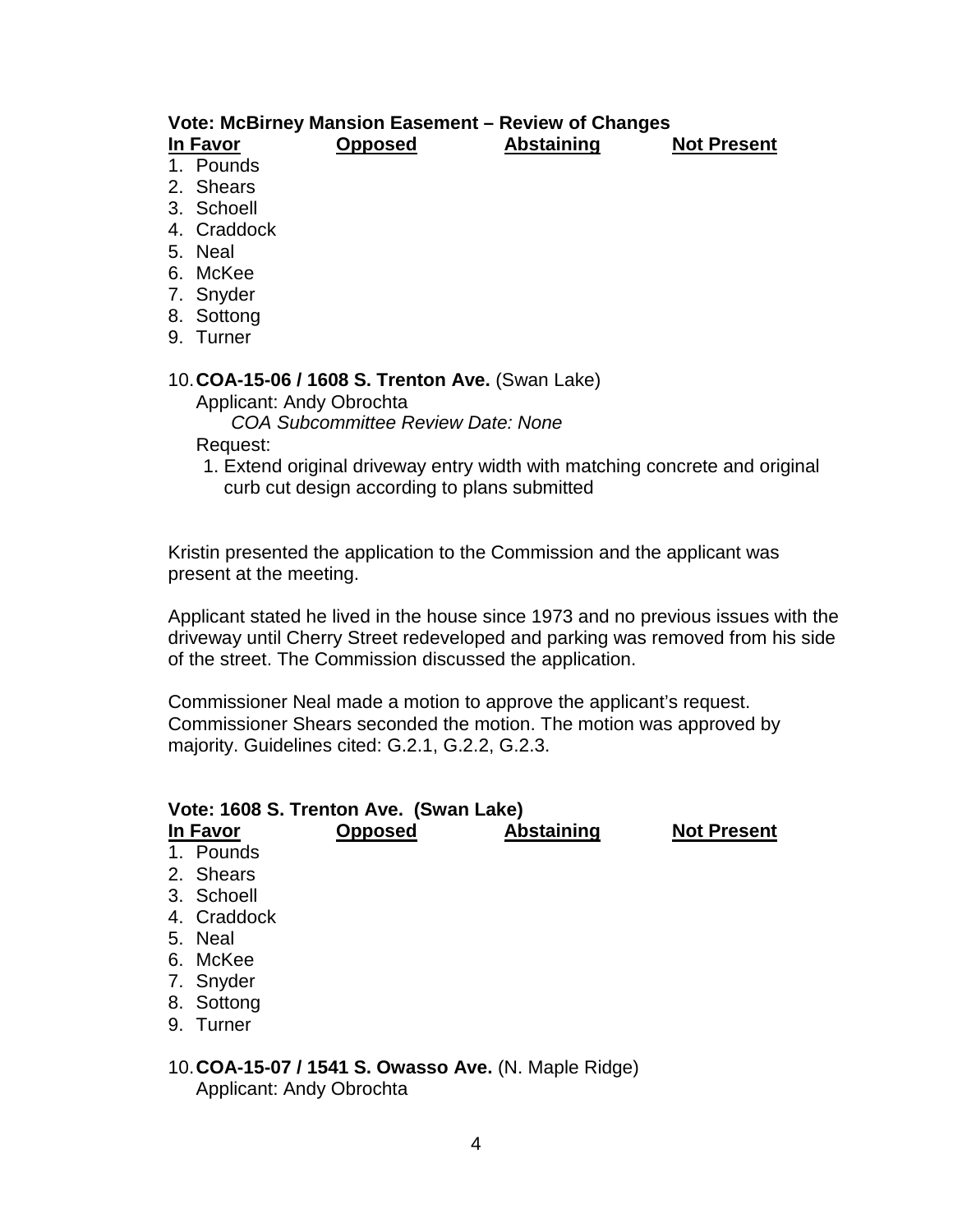*COA Subcommittee Review Date: None* Request:

- 1. Remove original steps and bulkheads and replace with concrete steps and bulkheads with eight inch flat riser *Work completed without Certificate of Appropriateness*
- 2. Construct retaining wall according to plans submitted *Work started without Certificate of Appropriateness*

Kristin presented the application to the Commission and applicant's representatives were present at the meeting.

The Commission discussed the application. Commission McKee asked if the steps could dip or curve down to the sidewalk. The Commission requested more information if the wall will be stacked or sloped north side, and how the wall will tie into the neighbor's driveway. The Commission requested more information about the columns on each side of the steps including a scale drawing of the columns and elevation drawings of the front and side. The Commission requested clarity of the property line between the proposed property and the neighbor.

Commissioner McKee without objection from the applicant made a motion to continue the request with applicant approval to the next TPC meeting pending additional information. Commissioner Turner seconded the motion. The motion was approved unanimously. Guidelines cited: G.1.3, G.1.5.

| Vote: 1541 S. Owasso Ave. (N. Maple Ridge) |             |                                                            |                   |                    |  |  |
|--------------------------------------------|-------------|------------------------------------------------------------|-------------------|--------------------|--|--|
|                                            | In Favor    | <b>Opposed</b>                                             | <b>Abstaining</b> | <b>Not Present</b> |  |  |
|                                            | 1. Pounds   |                                                            |                   |                    |  |  |
|                                            | 2. Shears   |                                                            |                   |                    |  |  |
|                                            | 3. Schoell  |                                                            |                   |                    |  |  |
|                                            | 4. Craddock |                                                            |                   |                    |  |  |
|                                            | 5. Neal     |                                                            |                   |                    |  |  |
|                                            | 6. McKee    |                                                            |                   |                    |  |  |
|                                            | 7. Snyder   |                                                            |                   |                    |  |  |
|                                            | 8. Sottong  |                                                            |                   |                    |  |  |
|                                            | 9. Turner   |                                                            |                   |                    |  |  |
|                                            |             | <b>Zoning Code Update Preservation Commission Comments</b> |                   |                    |  |  |

Jennifer Gates presented the Zoning Code Update concerns the Commission agreed on March 7, 2015. The Commission reviewed staff report for the Zoning Code Update.

The Commission discussed the removal of the Ex-Officios. The Commission agreed to request to keep both Ex-Officios and allow them to vote.